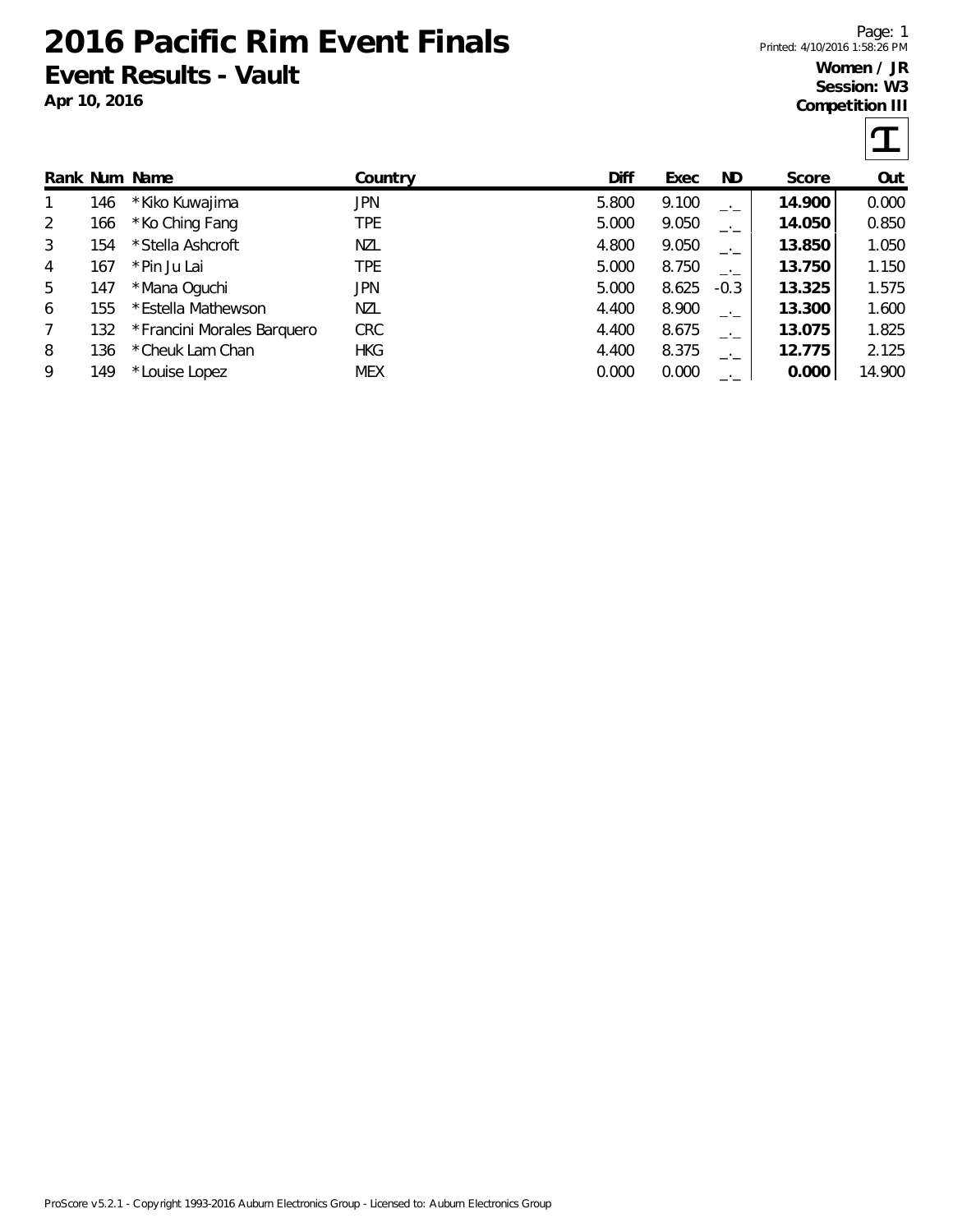**2016 Pacific Rim Event Finals Event Results - Bars**

**Apr 10, 2016**

Page: 1 Printed: 4/10/2016 1:58:27 PM

## **Women / JR Session: W3 Competition III**

|  | $\sim$ | т |  |  |
|--|--------|---|--|--|
|  |        |   |  |  |

ीपी

|    |     | Rank Num Name           | Country    | Diff  | Exec  | ND.  | Score  | Out   |
|----|-----|-------------------------|------------|-------|-------|------|--------|-------|
|    | 143 | * Natsumi Hanashima     | JPN        | 5.200 | 8.650 | $-1$ | 13.850 | 0.000 |
| 2  | 151 | *Jimena Moreno          | <b>MEX</b> | 5.100 | 6.800 |      | 11.900 | 1.950 |
| 3T | 124 | *Paula Arevalo          | <b>COL</b> | 3.100 | 7.850 | $-1$ | 10.950 | 2.900 |
| 3T | 146 | *Kiko Kuwajima          | JPN        | 5.100 | 5.850 | $-1$ | 10.950 | 2.900 |
| 5  | 155 | *Estella Mathewson      | NZL        | 3.300 | 7.300 |      | 10.600 | 3.250 |
| 6  | 149 | *Louise Lopez           | <b>MEX</b> | 3.300 | 6.825 | $-1$ | 10.125 | 3.725 |
| 7  | 129 | *Angie Rodriguez        | COL        | 3.000 | 6.275 | $-1$ | 9.275  | 4.575 |
| 8  | 130 | * Luciana Alvarado Reid | <b>CRC</b> | 4.400 | 4.800 |      | 9.200  | 4.650 |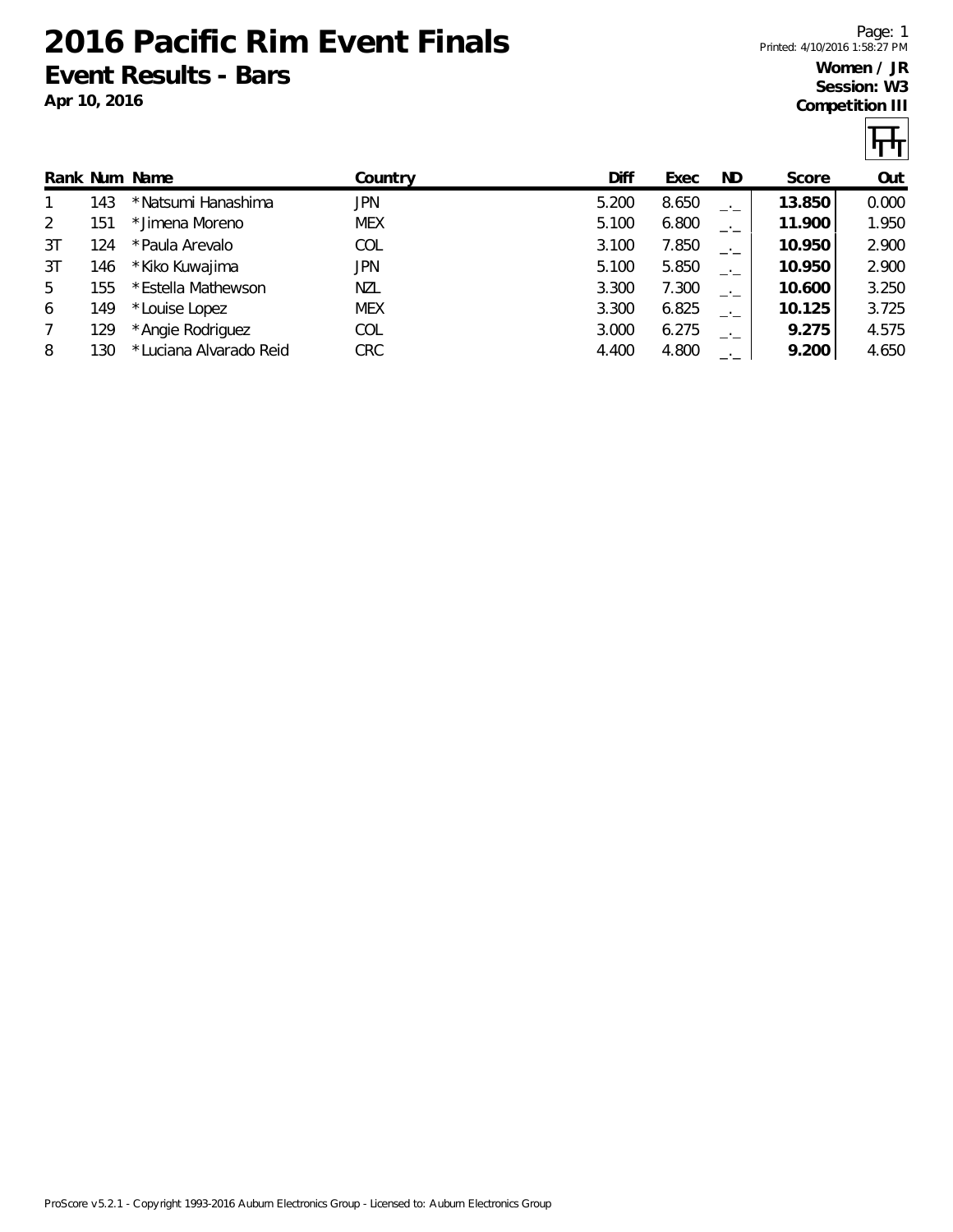**2016 Pacific Rim Event Finals Event Results - Beam**

Page: 1 Printed: 4/10/2016 3:12:19 PM

## **Women / JR Session: W3 Competition III**

Т

|                |     | Rank Num Name      | Country    | Diff  | Exec  | ND.  | Score  | Out   |
|----------------|-----|--------------------|------------|-------|-------|------|--------|-------|
|                | 146 | * Kiko Kuwajima    | <b>JPN</b> | 6.100 | 8.050 | $-1$ | 14.150 | 0.000 |
| $\overline{2}$ | 151 | * Jimena Moreno    | <b>MEX</b> | 5.100 | 8.100 | $-1$ | 13.200 | 0.950 |
| 3              | 149 | *Louise Lopez      | <b>MEX</b> | 5.300 | 7.750 | $-1$ | 13.050 | 1.100 |
| 4              | 167 | *Pin Ju Lai        | <b>TPE</b> | 5.500 | 7.425 | $-1$ | 12.925 | 1.225 |
| 5              | 166 | *Ko Ching Fang     | <b>TPE</b> | 5.200 | 7.700 | $-1$ | 12.900 | 1.250 |
| 6              | 144 | *Soyoka Hanawa     | <b>JPN</b> | 5.600 | 7.075 | $-1$ | 12.675 | 1.475 |
| 7              | 155 | *Estella Mathewson | <b>NZL</b> | 4.800 | 7.600 | $-1$ | 12.400 | 1.750 |
| 8              | 154 | *Stella Ashcroft   | <b>NZL</b> | 4.900 | 7.350 | $-1$ | 12.250 | 1.900 |
| 9              | 129 | *Angie Rodriguez   | COL        | 4.800 | 6.775 |      | 11.575 | 2.575 |